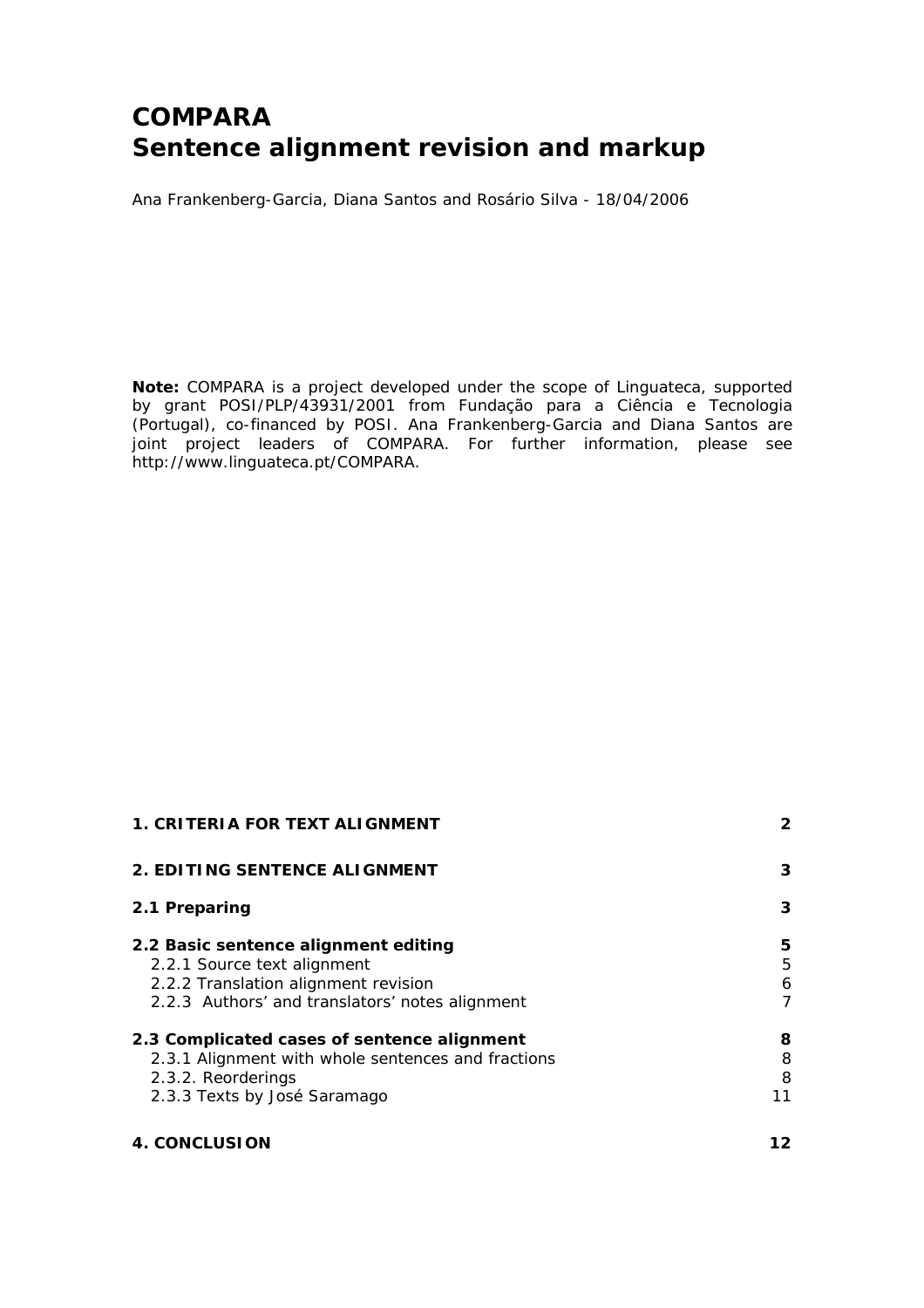# 1. Criteria for text alignment

The basic unit of alignment in COMPARA is the source-text sentence. A sentence is defined as a word or sequence of words beginning with a capital letter and ending with a full-stop, ellipsis, exclamation mark or question mark, followed by a new sequence of words beginning with a capital letter, or by no text at all in the case of the end of a paragraph. The paragraph below illustrates the sentence separation criteria adopted (sentence beginnings are marked  $\langle s \rangle$ ):

EURZ1 (five sentences) <s>«You shouldn't listen to me,» Simon suddenly sighs. <s>«I'm an old fool who no longer has any courage. <s>But for Master Abraham's sake I will try to face the truth, if you like. < s>Now tell me, you believe he was murdered by someone who knew him... a New Christian?» <s>His questioning eyes seem almost hopeful, as if death by a Jew's hand is preferable to Uncle having been murdered by a follower of the Nazarene.

In cases of direct speech followed or preceded by reporting verbs (such as *say*, *tell*, *whisper*, *suggest* etc.), there can be words beginning with capital letters after the punctuation marks mentioned above without any resulting sentence separation. For example:

EBJT1 (one sentence) <s>`You OK?´ Robin's daughter said, standing close to him, but not touching.

Note that when direct speech is not followed or preceded by reporting verbs, sentence separation is maintained. In the example below, a new sentence begins after the second question mark because *realise* is not a reporting verb:

PBCB2 (three sentences) <s>Then asks `What happened to Osbenio? <s>And to Clauir?´ <s> I realise he was expecting someone else, a relative, someone or other.

The colon is only considered a sentence separator if it marks the end of a paragraph:

EBDL3 (two sentences) <s>From long practice Philip was able to follow his drift pretty well, and therefore answered confidently: <s>«Oh, no, I couldn't leave Hilary behind to cope on her own.

If there is no end of paragraph, there is no sentence separation, no matter whether or not the word after the colon begins with a capital letter:

EBJB1 (one sentence) <s>Flaubert wanted them to be: few writers believed more in the objectivity of the written text and the insignificance of the writer's personality; yet still we disobediently pursue. EUHJ1 (one sentence) <s>But she did not commit herself, and in a moment she asked: «Now that he has come back, will he stay here always?»

Source-text sentences are sometimes divided into two or more sentences in the process of translation. Translators may also join source-text sentences together, rendering them as a single translation sentence, or they may leave things out and insert elements that were not present in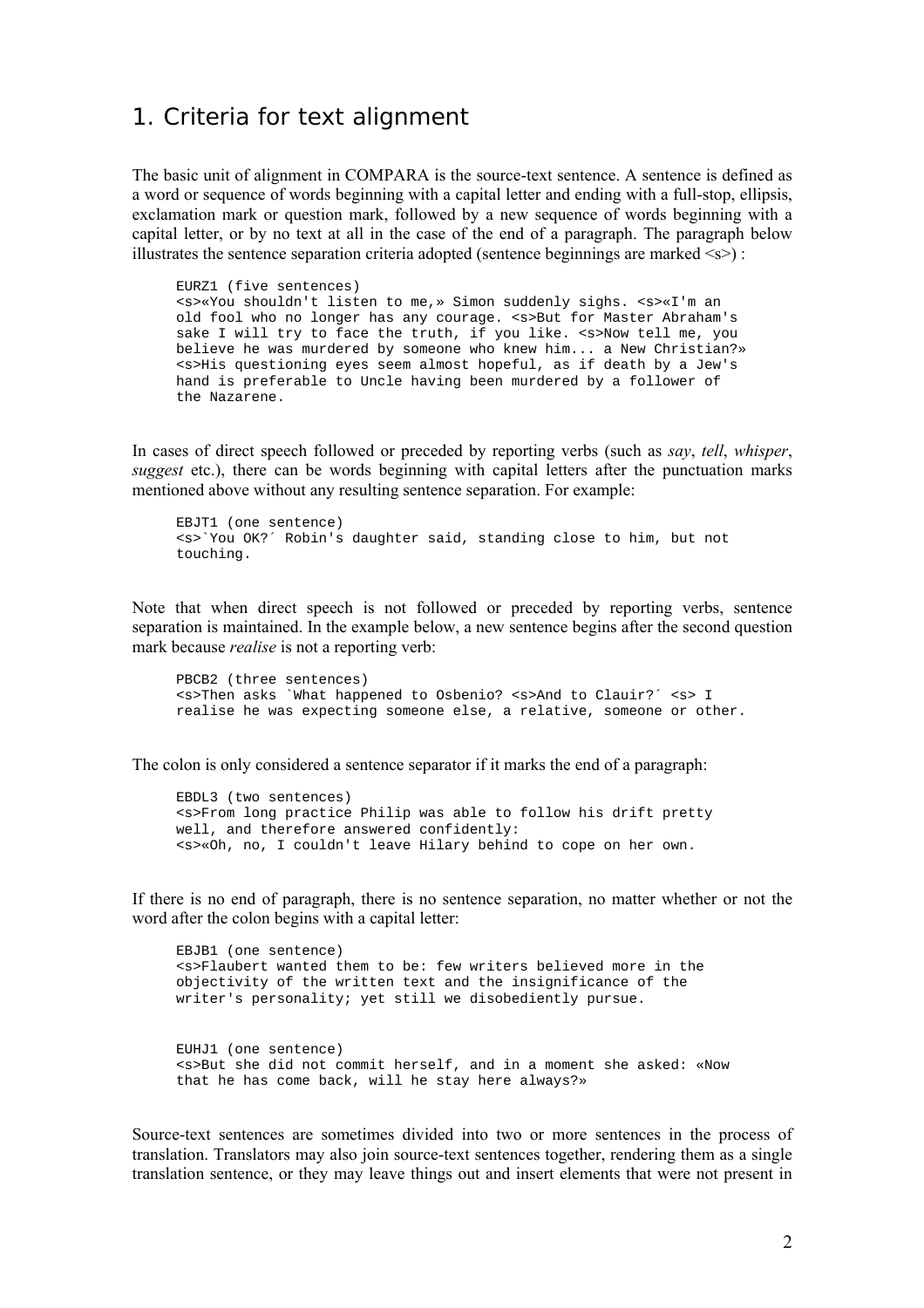the source text. In addition to this, translators sometimes reorder elements so that the order in which they appear in the translation differs from that in which they appear in the source text.

In COMPARA, whenever there is not a one-to-one sentence correspondence between sourcetext and translation sentences, it is the translation sentences that are split or joined up to conform to the way sentences were originally divided in the source text. Thus an alignment unit is always one orthographic sentence<sup> $1$ </sup> in the source text and the corresponding text in the translation, whether it is one, more than one or even only part of a sentence.

Source-text sentences that have been left out of the translation are aligned with blank units. Sentences that have been added to the translation with no corresponding text in the original are fitted into the nearest preceding alignment unit.<sup>2</sup> Sentences that have been reordered in the translation are "unreordered" in the alignment. So if source-text sentences ABC are translated into ACB, in the alignment procedure the translation sentences ACB change places so that they become ABC again. Figure 1 summarizes these alignment criteria.

#### **Figure 1. COMPARA criteria for text alignment**

| <b>Source Text</b> | <b>Translation text</b> |
|--------------------|-------------------------|
| S                  |                         |
| S                  | S, S                    |
| S                  | $\frac{1}{2}S$          |
| S                  | Ø                       |
| S                  | $S(+S)$                 |
| Sa                 | Sa                      |
| Sb                 | $S_{\Gamma}$            |
|                    |                         |

# 2. Editing sentence alignment

After you've aligned a pair of texts by paragraph, the texts are automatically aligned at the level of the sentence by EasyAlign. The *par* endings of the files that have been submitted to this procedure are renamed *easy* at this phase. (e.g. PBMA3easy.pt & PBMA3easy.en).

The automatic alignment obtained through Easyalign does not follow COMPARA's alignment criteria to the letter, and your job is to edit the results so that they match the criteria in figure 1. Here is how:

## **2.1 Preparing**

 $\overline{a}$ 

- a. Open source text "easy" file in Word.
- b. Open translation "easy" file in Word.

Note that the divisions made by EasyAlign are marked  $\leq s$  and that each  $\leq s$  segment begins on a new line. If the sentence also represents the beginning of a paragraph, then it is marked  $<$ s> $<$ p>.

<sup>&</sup>lt;sup>1</sup> Except in texts by José Saramago, as explained further on in 2.3.3.

 $2^{2}$  Except when the added sentence is the first one of a paragraph, in which case the extra sentence should come before.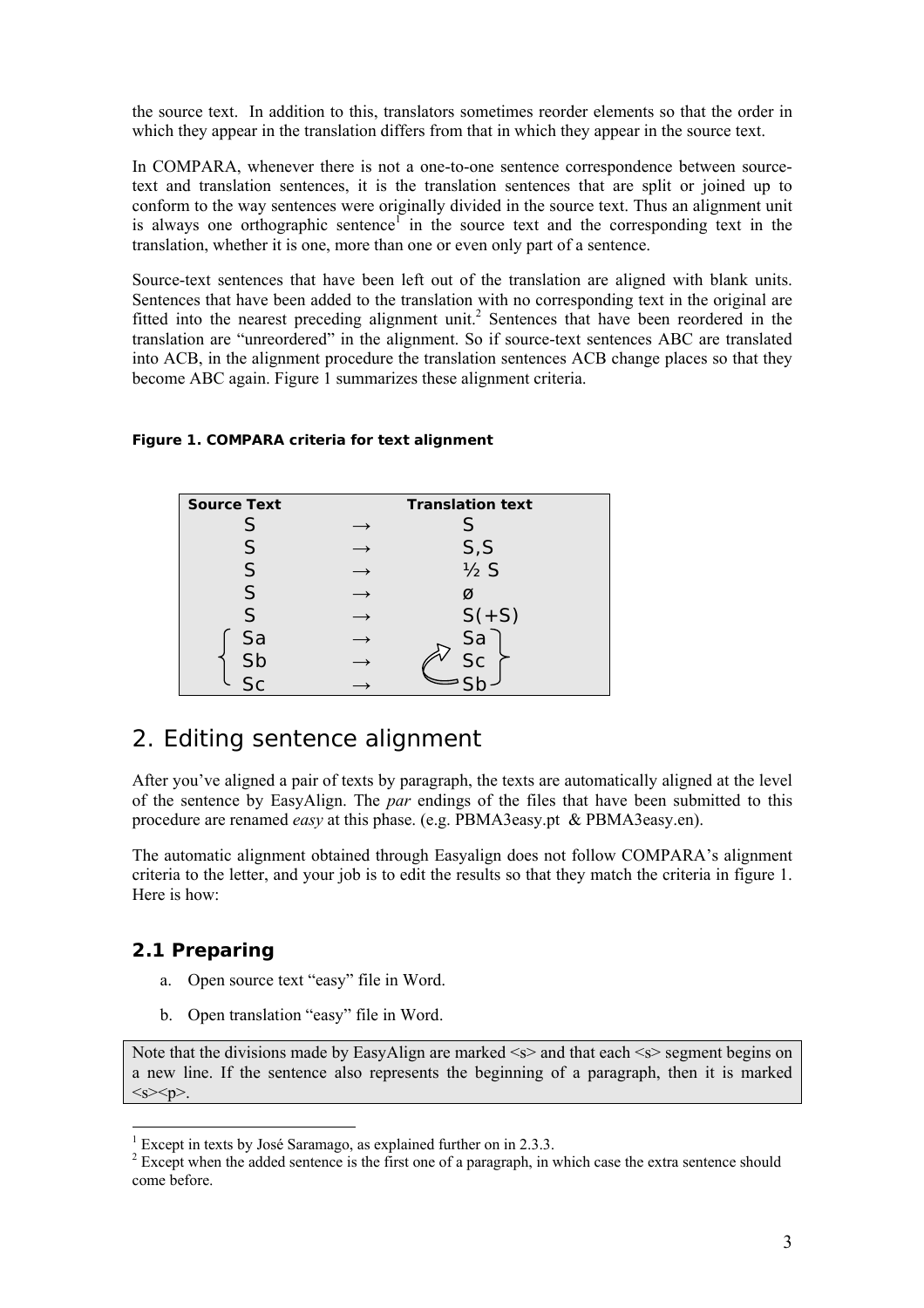- c. Go to Window and select Arrange all. You should be able to see both source and translation, one on top of the other.
- d. Drag the right margin of the source text to the centre of the screen.
- e. Drag the left margin of the translation to the centre of the screen.
- f. Drag the top margin of the bottom text to the top, so that it occupies half the screen.
- g. Drag the bottom margin of the top text to the bottom, so that it occupies the other half of the screen. You should now be able to see the source text occupying the whole lefthand side of your screen and the translation occupying the whole right-hand side, as shown in fugure 2.

**Figura 2. Preparing your computer screen for alignment revision** 

| <sup>1</sup> EBIM3easy - Microsoft Word                                                                              | EBIM3easy - Microsoft Word<br>$\blacksquare$ $\blacksquare$ $\blacksquare$ $\times$                                                                                                                                                                                                                                                                        |
|----------------------------------------------------------------------------------------------------------------------|------------------------------------------------------------------------------------------------------------------------------------------------------------------------------------------------------------------------------------------------------------------------------------------------------------------------------------------------------------|
| Ejcheiro Editar Ver Inserir Formatar Ferramentas Tabela Janela Ajuda                                                 | X Ficheiro Editar Ver Inserir Formatar Ferramentas Tabela Janela Ajuda Escreva uma pergunta                                                                                                                                                                                                                                                                |
| :1 3 日  台 Q    ツ 段   メ 4 出 プ   ワ・セ・   田 子 43   1   150% ・                                                            |                                                                                                                                                                                                                                                                                                                                                            |
|                                                                                                                      | $\boxed{1\cdot 2\cdot 1\cdot 1\cdot 1\cdot 2\cdot 1\cdot 3\cdot 1\cdot 4\cdot 1\cdot 5\cdot 1\cdot 6\cdot 1\cdot 7\cdot 1\cdot 8\cdot 1\cdot 9\cdot 1\cdot 8\cdot 1\cdot 9\cdot 1}} \boxed{1\cdot 2\cdot 1\cdot 2\cdot 1\cdot 2\cdot 1\cdot 3\cdot 1\cdot 4\cdot 1\cdot 5\cdot 1\cdot 6\cdot 1\cdot 7\cdot 1\cdot 8\cdot 1\cdot 9\cdot 1\cdot 10\cdot 1}}$ |
|                                                                                                                      |                                                                                                                                                                                                                                                                                                                                                            |
|                                                                                                                      |                                                                                                                                                                                                                                                                                                                                                            |
|                                                                                                                      |                                                                                                                                                                                                                                                                                                                                                            |
|                                                                                                                      |                                                                                                                                                                                                                                                                                                                                                            |
|                                                                                                                      |                                                                                                                                                                                                                                                                                                                                                            |
|                                                                                                                      |                                                                                                                                                                                                                                                                                                                                                            |
|                                                                                                                      |                                                                                                                                                                                                                                                                                                                                                            |
| <s> <p> I knew it was morning and I knew it wa:</p></s>                                                              | <s> <p> Sabia que era manhã e que aquilo era um</p></s>                                                                                                                                                                                                                                                                                                    |
| <s> By an effort of will I could wake myself.</s>                                                                    | <s> Fiz um esforço para acordar. Tentei mexer as</s>                                                                                                                                                                                                                                                                                                       |
| <s> I tried to move my legs, to make one foot</s>                                                                    | outro.                                                                                                                                                                                                                                                                                                                                                     |
| sensation would be enough to establish me in tl                                                                      | <s> A mais pequena sensação bastaria para me tra</s>                                                                                                                                                                                                                                                                                                       |
| <s> I was being followed by someone I could no</s>                                                                   | Estava a ser sequido por pessoas que eu não cons                                                                                                                                                                                                                                                                                                           |
| <s> In their hands they carried a box and they</s>                                                                   | <s> Traziam uma caixa nas mãos e queriam que eu</s>                                                                                                                                                                                                                                                                                                        |
| hurried on. I paused for a moment and attempted                                                                      | continuava a andar em passo acelerado.                                                                                                                                                                                                                                                                                                                     |
| my eyes.<br><s> But someone was coming with the box, there</s>                                                       | <s> Interrompi por um momento e tentei mexer de<br/>olhos. Mas eles estavam a aproximar-se com a cai</s>                                                                                                                                                                                                                                                   |
| 1 - 1 - 4 - 1 - 3 - 1 -<br>Then we came face to face.                                                                | eu corri ainda mais.                                                                                                                                                                                                                                                                                                                                       |
| <s> The box, wooden and hinged, might once have</s>                                                                  | <s> Agora estávamos frente a frente. A caixa era</s>                                                                                                                                                                                                                                                                                                       |
| <s> The lid was lifted half an inch or so, too</s>                                                                   | antes talvez tivesse tido charutos caros.                                                                                                                                                                                                                                                                                                                  |
| <s> I ran on in order to gain time, and this t</s>                                                                   | <s> A tampa estava um bocadinho levantada, mas l</s>                                                                                                                                                                                                                                                                                                       |
| eyes. Before they closed, I saw my bedroom, my                                                                       | se via nada.                                                                                                                                                                                                                                                                                                                                               |
| I.<br>chair, a shoe upside down on the floor.                                                                        | <s> Continuei a correr para ganhar tempo, e dess</s>                                                                                                                                                                                                                                                                                                       |
| <s> Here was the box again. I knew there was a</s>                                                                   | <s> Antes que eles se fechassem de novo apercebi</s>                                                                                                                                                                                                                                                                                                       |
| captive against its will and stinking horribly <sup>1</sup>                                                          | pousada sobre a cadeira, de um sapato no chão, c                                                                                                                                                                                                                                                                                                           |
| $\langle s \rangle$ I tried to call out, hoping to wake myself.                                                      | estava outra vez a caixa.                                                                                                                                                                                                                                                                                                                                  |
| <s> No sound left my throat, and I could not e'*<br/><math>\equiv</math> 0 <math>\Box</math> 0 <math>\leq</math></s> | <s> Eu sabia que havia lá dentro uma criatura mi*<br/><math>\equiv</math> 5 <math>\boxed{0}</math> 3 <math>\%</math></s>                                                                                                                                                                                                                                   |
| : Desenhar →   Formas automáticas ▼ \ ヽ □ ○ □ 4  ☆ B 図 同   ふ - ⊿ - ▲ - 三 丽 - 冒                                       | : Desenhar ▼ Q   Formas automáticas ▼ \ \ 囗 〇 個 ◀ ☆ 図 図 同 │ ふ - ⊿ - A - 三         三                                                                                                                                                                                                                                                                        |
| 1/22 Em 2,5 cm Ln 1 Col 1 GRA RA EXP SUB Português (<br>Seccão 1<br>Página 1                                         | Em 2,5 cm Ln 1 Col 1 GRA RA EXP SUB Português (<br>Página 1<br>Seccão 1<br>1/23                                                                                                                                                                                                                                                                            |
| ○ ◎ ● 四 図 回 回 2   画 AlinhamentoFrase - M   画 EBIM3easy - Microsof<br><b><i>H. Iniciar</i></b>                        | EBIM3easy - Microsof<br>$\left( \begin{array}{c c} 1 & 1 & 16 \\ 1 & 16 & 19 \\ 1 & 16 & 19 \\ 1 & 16 & 19 \\ 1 & 16 & 19 \\ 1 & 16 & 19 \\ 1 & 16 & 19 & 10 \\ 10 & 10 & 10 & 10 \\ 10 & 10 & 10 & 10 \\ 10 & 10 & 10 & 10 \\ 10 & 10 & 10 & 10 & 10 \\ 10 & 10 & 10 & 10 & 10 \\ 11 & 10 & 10 & 10 & 10 \\ 12 & 10 & 10 & 10 & 10 &$                     |

- h. Click your mouse on the source text and Select all (Control A), change font to Times New Roman, and change font size to 10.
- i. Go to View and select Normal.
- j. Go to File and Page setup. Set left margin at 0.5 cm and right margin at 13.5 cm and apply to Whole document. The source text should now be thin enough so that you can see a full line on only the left half the screen.
- k. Select all (control A) again. Go to Format, Bullets and numbering and then Numbered. Select the "1. 2. 3." format. All the sentences in the source text should now be numbered.
- l. Save the source text in Word format (at this stage, it is important not to save it in text format) and then click the mouse on the translation text.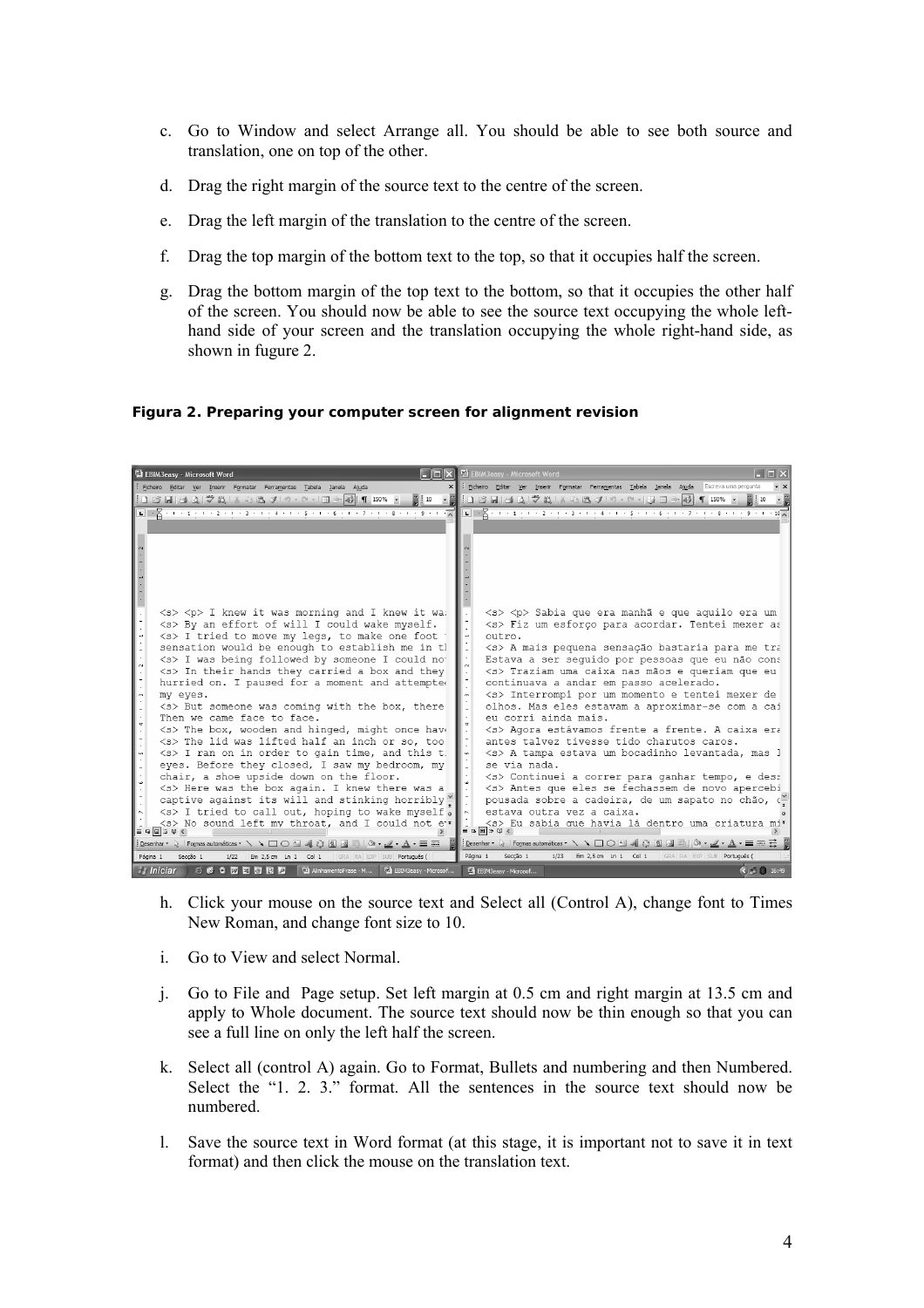- m. Select all (control A), change font to Times New Roman, and change font size to 10.
- n. Go to View and select Normal.
- o. Go to File and Page setup. Set left margin at 13.5 cm and right margin at 0.5 cm and apply to Whole document. The translation text should now be thin enough so that you can see a full line on only the right half the screen.
- p. Select all (control A) again. Go to Format, Bullets and numbering and then Numbered. Select the "1. 2. 3." format. All the sentences in the translation should now be numbered too as shown in figure 3. Save the file in Word format (again, remember not to save it in text format at this phase).

#### **Figure 3. Numbered texts for alignment revision**



### **2.2 Basic sentence alignment editing**

According to COMPARA's alignment criteria, each  $\langle s \rangle$  or  $\langle s \rangle$  segment of the source text should consist of just one sentence. Therefore:

#### *2.2.1 Source text alignment*

Detect all the  $\langle s \rangle$  or  $\langle s \rangle$  segments in the source text that contain more than one sentence and all the ones which are empty. For example:

```
1. <s> I was bewildered, utterly lost in amazement -- but I could 
not forget the peculiar whine of my Newfoundland dog Tiger, and the 
odd manner of his caresses I well knew. It was he. 
2. <s> 
3. <s> I experienced a sudden rush of blood to my temples -- a giddy 
and overpowering sense of deliverance and reanimation.
```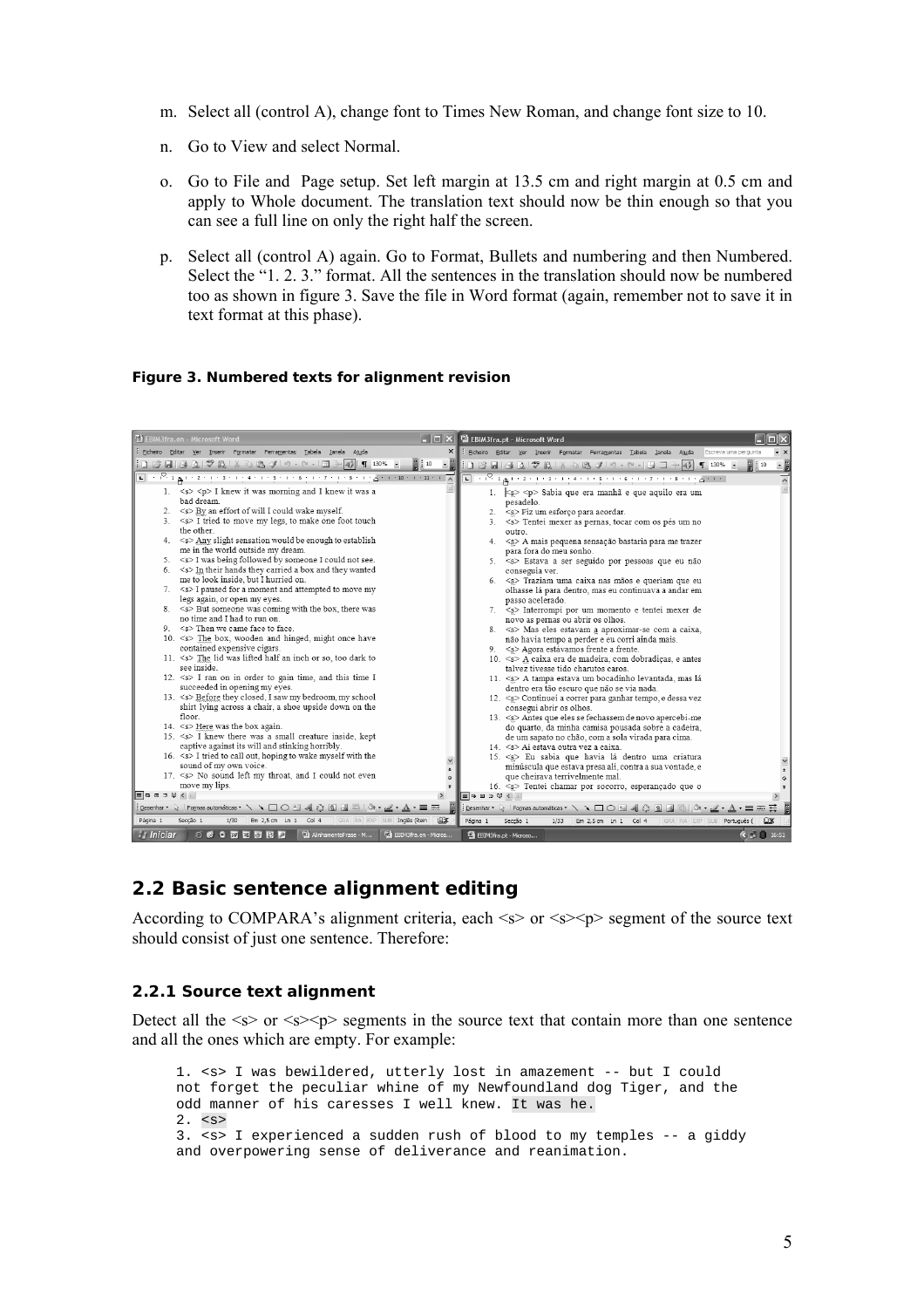To detect empty  $\langle s \rangle$  or  $\langle s \rangle$  segments or ones which have more than one sentence in the source text in a semi-automatic way, without having to read through the text all over again, press *Control F* and search first for all fullstops (.), then all question marks (?), and then all exclamation marks (!).

Note that the colon (:) is *not* considered to be a sentence separator, unless it is followed by a paragraph break. This means you do not have to worry about them now, because they have already been dealt with in the paragraph alignment phase.

Whenever you find segments with more than one sentence in the source text, press *Enter* to separate them and insert a new  $\leq$  mark at the beginning of the sentence you have separated. Word will renumber the new  $\leq s$  segments accordingly. For example:

#### Change

1. <s> Did you know about the time he had the ass keel-hauled? Is that in your archives?

Into

```
1. <s> Did you know about the time he had the ass keel-hauled? 
2. <s> Is that in your archives?
```
Don't worry about  $\langle s \rangle \langle p \rangle$  tags, for all necessary  $\langle p \rangle$  for paragraph marks have been dealt with in the paragraph alignment phase

Whenever you find an empty segments, remove the empty line and the  $\langle s \rangle$  or  $\langle s \rangle$  mark completely with the *Backspace* key (Word will renumber the remaining source text segments accordingly). For example:

Change

Into

```
1. <s> It was he. 
2. \leqs>
3. <s> I experienced a sudden rush of blood to my temples -- a giddy 
and overpowering sense of deliverance and reanimation. 
1. <s> It was he. 
2. <s> I experienced a sudden rush of blood to my temples -- a giddy 
and overpowering sense of deliverance and reanimation.
```
Once you have finished the source text alignment revision, save the file and don't change anything else in it.

#### *2.2.2 Translation alignment revision*

 Scroll down the translation text side by side with the source text. You will notice the text and the numbered segments of the translation do not always match the ones in the source text. In this part of the aligment revision, you have to make them match again, changing only the translation text.

When you come across unaligned segments, you are to join or separate any extra or missing segments in the translation in order to realign them with those of the source text.

To join <s> segments of the translation, press *Backspace* to erase line breaks until the numbers of the segments match the ones on the source text. The new translation segment should now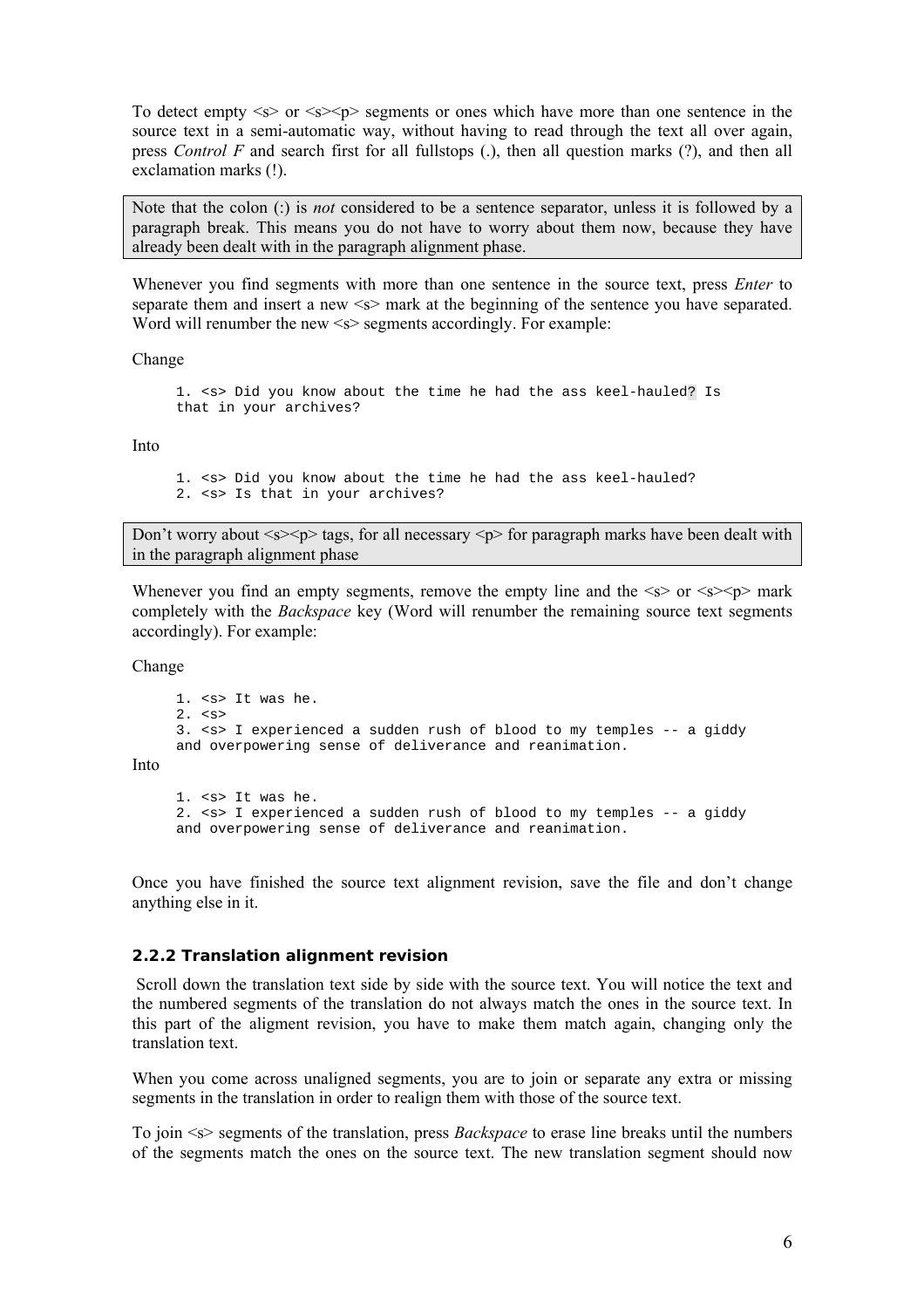contain more than one sentence and more than one  $\leq s$  mark. Leave only the first  $\leq s$  or  $\leq s \leq p$  mark (the one immediately next to the number) and delete the other(s).

When joining  $\leq s$  segments in the translation, you may notice that the translator added one or more than one whole sentence to the translated text without there being any equivalent text in the original source text. If this is the case, surround the additional sentence(s) with  $\leq$  add $\geq$  in the beginning and  $\langle \text{add} \rangle$  at the end. For example:

| 1. <s> What would God</s> | 1. <s> Oue pensará Deus</s>   |
|---------------------------|-------------------------------|
| think?                    | disto? <add>Oue pensará</add> |
|                           | Deus daquilo? Que pensará     |
|                           | Deus de tudo?                 |

In order to split  $\leq$  segments of the translation into two (or three, etc.), press *Enter* so that you split a translation sentence into two (or three, etc) and insert a new  $\leq$  mark at the beginning of each new segment. If you split a sentence into two, change the  $\leq s$  mark of each half into  $\leq s$ 2>. If you split a sentence in three, change the  $\leq s$  mark at the beginning of each third into  $\leq s$ 3>. etc. You must be careful to make sure you split the translation segment at the point of closest correspondence to the source text<sup>3</sup>. For example:

| 88. <s> - Pois devias</s> | $88. < s2>$ " Well, you  |
|---------------------------|--------------------------|
| rir, meu querido.         | should be laughing, my   |
|                           | dear fellow,             |
| 89. < s> Porque a         | 89. <s2> because</s2>    |
| imortalidade é o meu lote | immortality is my lot or |
| ou o meu dote, ou como    | my spot or whatever name |
| melhor nome haja.         | you can come up with for |
|                           | it.                      |

When dividing  $\langle s \rangle$  segments in the translation, you may find the translator has left out a whole sentence. If this happens, mark the translation segment just with  $\langle s \rangle$ , leaving the rest blank. For example:

| 1. <s> A cara</s>            | 1. <s> Zito's face was</s> |
|------------------------------|----------------------------|
| impenetrável, os olhos       | inscrutable, his eyes      |
| não diziam nada.             | said nothing.              |
| 2. <s> Não estava mais</s>   | 2. $< s$                   |
| ali quem falou.              |                            |
| 3. <s> Ele agora atendia</s> | 3. < s> Now he was serving |
| uma frequesa que queria      | a customer who wanted      |
| três metros de morim.        | three metres of cambric.   |

Correctly aligned source text and translation text segments (i.e., one sentence in the source text and the corresponding text in the translation both of which identified by the same number) are called *alignment units*.

### *2.2.3 Authors' and translators' notes alignment*

Authors' notes <anote> should be placed in separate alignment units. If the note is made up of more than one sentence, each sentence must be on a separate alignment unit.

Translators' notes <tnote> should remain inside the alignment unit where the note belongs (immediately after the note mark) even when the note contains more than one sentence.

 $\overline{a}$ 

<sup>&</sup>lt;sup>3</sup> It is not always possible to achieve 100% correspondence.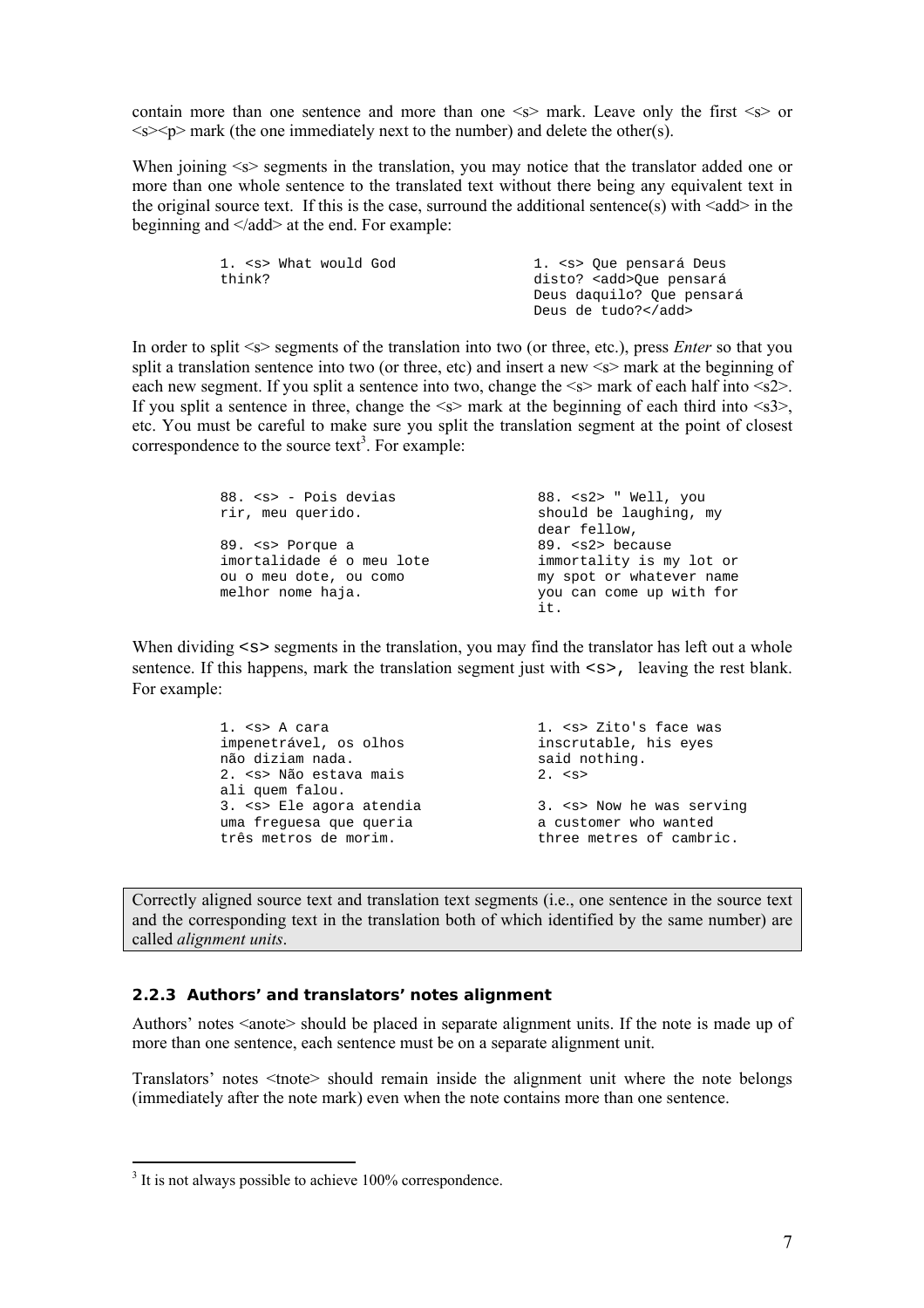# **2.3 Complicated cases of sentence alignment**

#### *2.3.1 Alignment with whole sentences and fractions*

If you come across a source text sentence that matches  $1\frac{1}{2}$  translation sentences, align them normally, as described earlier. The only thing that changes are the alignment tags used on the translation text. Normally,  $\le s$  is used for full sentences (no matter how many) and  $\le s$ 2 for half a sentence,  $\langle s3 \rangle$  for one third of a sentence, an so on. When there is a combination of a whole sentence with a fraction of a sentence, our programs cannot make automatic counts, so we must use explicit tags:

- a. Instead of identifying half sentences with  $\langle s2 \rangle$ , use  $\langle s1/2 \rangle$ . Similarly, instead of using  $\langle$ s3> for a third of a sentence, use  $\langle$ s1/3>, an so on.
- b. Instead of identifying whole sentences just with  $\leq s$ , count exactly how many whole sentences there are and write it down:  $\langle s1 \rangle$  = one whole sentence,  $\langle s2 \rangle$  = two whole sentences, etc.
- c. Use a plus sign  $(+)$  to indicate that there is a comination of a whole sentence with a fraction. Thus  $\langle s_1/2+1 \rangle$  = one and a half sentences,  $\langle s_1/3+2 \rangle$  = two and a third sentences,  $\langle s_1/2+3 \rangle$  = three and a half sentences, etc.
- d. The fraction must always come before the whole number within the tag, even if in the actual text the whole sentence appears first. For example:

| 347. <s> Augustus called</s>  | $347.$ $\leq$ $1/2+1$ Auqusto |
|-------------------------------|-------------------------------|
| to me at first in a low       | chamou-me. Primeiro, em       |
| voice and without closing     | voz baixa e sem fechar o      |
| the $trap$ -- $but I$ made    | alçapão, mas eu não dei       |
| him no reply.                 | qualquer resposta;            |
| 348. <s> He then shut the</s> | 348. <s2> fechou então o</s2> |
| trap, and spoke to me in      | alçapão e falou-me num        |
| a louder, and finally in      | tom de voz mais alto;         |
| a very loud tone -- still     | depois aos berros, mas eu     |
| I continued to snore.         | continuava a ressonar.        |

So in the above example, alignment unit 347 containis one full source text sentence and 1½ translation sentences; alignment unit 348 contains one full source text sentence and ½ a translation sentence.

Note that this rule also applies when the alignment unit includes sentences that have been added to the translation. For example:

|         | 611. <s> Parece até que</s> |  | $611.$ $<$ s1/2+1> there were |  |
|---------|-----------------------------|--|-------------------------------|--|
| chorou. |                             |  | even tears» <add>«Who</add>   |  |
|         |                             |  | cried?                        |  |

Alignment unit 611 contains one full source-text sentence and 1½ translation sentences.

#### *2.3.2. Reorderings*

You may also come across source-text sentences that have been reordered in the translation. In the alignment you have to change the place of the corresponding text in the translation (which can be a full sentence or half a sentence, etc.) so that it follows the order of the source text. Whenever you do that, you have to surround the parts you are moving with  $\leq$ reord 1>bla, bla,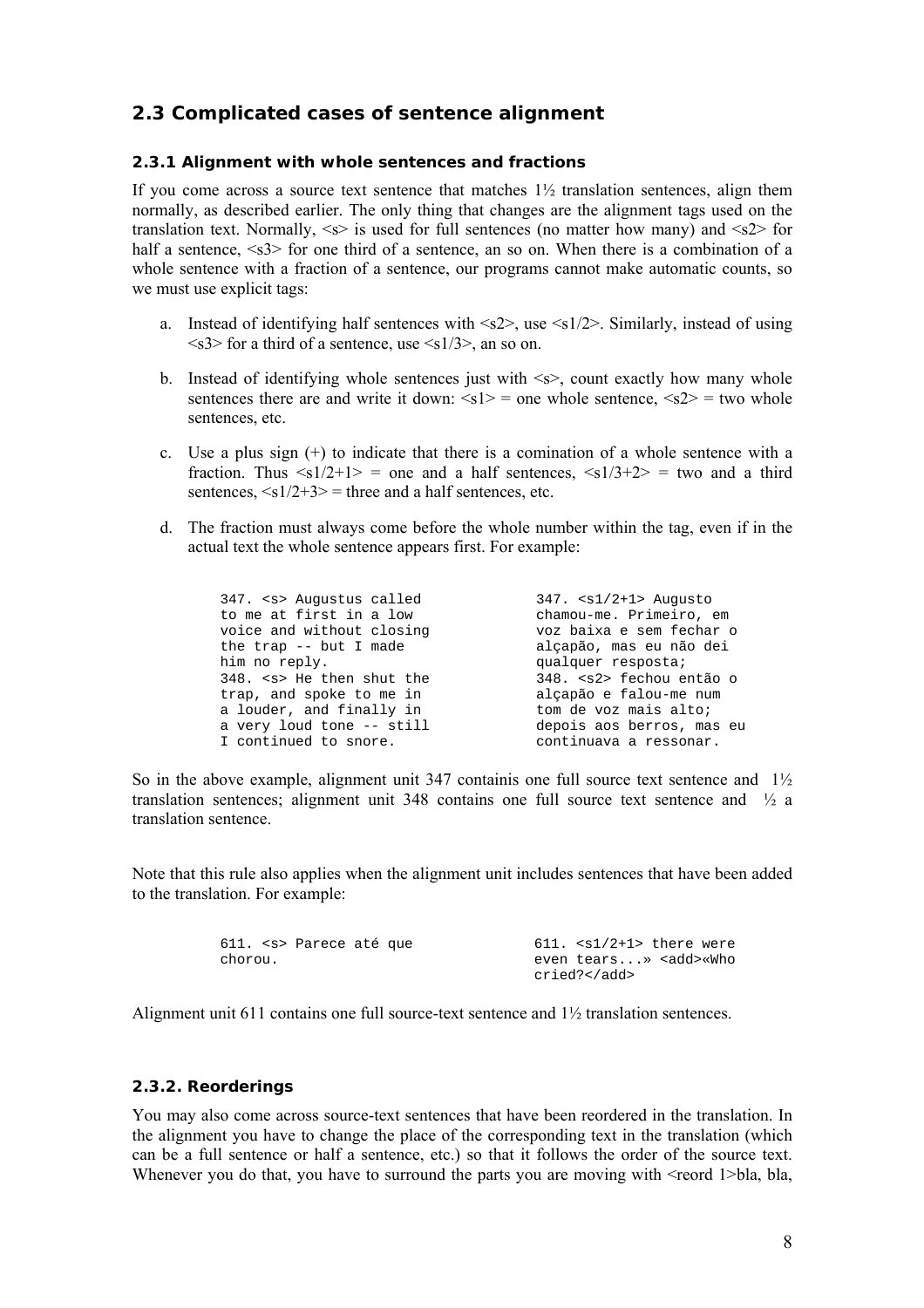bla  $\le$ /reord>. After you've done that, you have to insert  $\le$ place 1> in the place where the bit you've moved used to be, i.e., the place of the published order. If there is a second reordering in the translation, you should mark it <reord  $2$  bla, bla, bla </reord>, and then mark the place where the translator originally put the bit you've moved with  $\langle$ place 2 $\rangle$ . If there is a third one, use  $\le$ reord 3> bla, bla, bla  $\le$ /reord> and  $\le$ place 3>, and so on, until the end of the translation text.

In the example that follows, the translator split the first source-text sentence into two, and moved the second half of it to the sentence immediately after: *But there was still another and very different source of disquietude, and one, indeed, whose harassing terrors had been the chief means of arousing me to exertion from my stupor on the mattress. It arose from the demeanor of the dog. → Mas, havia ainda uma outra razão completamente diferente para me inquietar. Esta inquietação, em consequência da qual os extenuantes terrores me tinham arrancado ao torpor e me haviam obrigado a soerguer-me do colchão, provinha do comportamento do cão.* This should be marked as follows:

| 286, <s> But there was<br/>still another and very</s> | $286.$ $\langle$ s1/2+1> Mas, havia<br>ainda uma outra razão |
|-------------------------------------------------------|--------------------------------------------------------------|
| different source of                                   | completamente diferente                                      |
| disquietude, and one,                                 | para me inquietar. <reord< td=""></reord<>                   |
| indeed, whose harassing                               | 1> em conseguência da                                        |
| terrors had been the                                  | qual os extenuantes                                          |
| chief means of arousing                               | terrores me tinham                                           |
| me to exertion from my                                | arrancado ao torpor e me                                     |
| stupor on the mattress.                               | haviam obrigado a                                            |
|                                                       | soerquer-me do colchão,                                      |
|                                                       | $\langle$ reord>                                             |
| 287. <s> It arose from</s>                            | $287.$ $S2$ Esta                                             |
| the demeanor of the dog.                              | inquietação, <place 1=""></place>                            |
|                                                       | provinha do comportamento                                    |
|                                                       | do cão.                                                      |

You should only mark  $\leq$  reord $\geq$  when translators change the order of whole sentences or of sentences that they themselves decided to split. In other words, you needn't bother with  $\le$ reord $\ge$ when translators change the order of words or of clauses within the same sentence.

It is important that  $\leq$ reord $\geq$  and  $\leq$ place $\geq$  tags always appear in this order, first  $\leq$ reord $\geq$ , and then <place>, no matter in what direction you've interpreted the reordering. This means that the following encoding is wrong because the  $\langle$ place $\rangle$  tag was inserted before the  $\langle$ reord $\rangle$  tag:

| 14. <s> There was a pause, and</s> | 14. <s2> Houve uma pausa e</s2>         |
|------------------------------------|-----------------------------------------|
| then Judy said, 'Mum liked it,     | depois Judy disse <place 1="">:</place> |
| though. '                          | -- No entanto, a mãe gostava            |
|                                    | disto.                                  |
| 15. <s> Her voice shook.</s>       | 15. $<$ s2> $<$ reord 1> em voz         |
|                                    | trémula                                 |

The right way to do it, or rather, the way to make it work in our system, is:

| <s> There was a pause, and<br/>then Judy said, 'Mum liked it,</s> | 14. <s2> Houve uma pausa e<br/>depois Judy disse <reord 1="">:</reord></s2> |
|-------------------------------------------------------------------|-----------------------------------------------------------------------------|
| though. '                                                         | -- No entanto, a mãe gostava                                                |
|                                                                   | disto.                                                                      |
| 15. <s> Her voice shook.</s>                                      | 15. <s2> em voz trémula</s2>                                                |
|                                                                   | <place 1=""></place>                                                        |

Note that  $\le$ reord $\ge$  and  $\le$ place $\ge$  tags needn't be in adjacent alignment units as long as the number that identifies them is the same. For example, take *Robin said sharply, 'Caro was Judy´s mother. And my wife. Not Joe's.'* → *-- A Caro era mãe de Judy. E minha mulher. Não era nada ao Joe -- disse Robin com brusquidão.* This should be encoded as follows: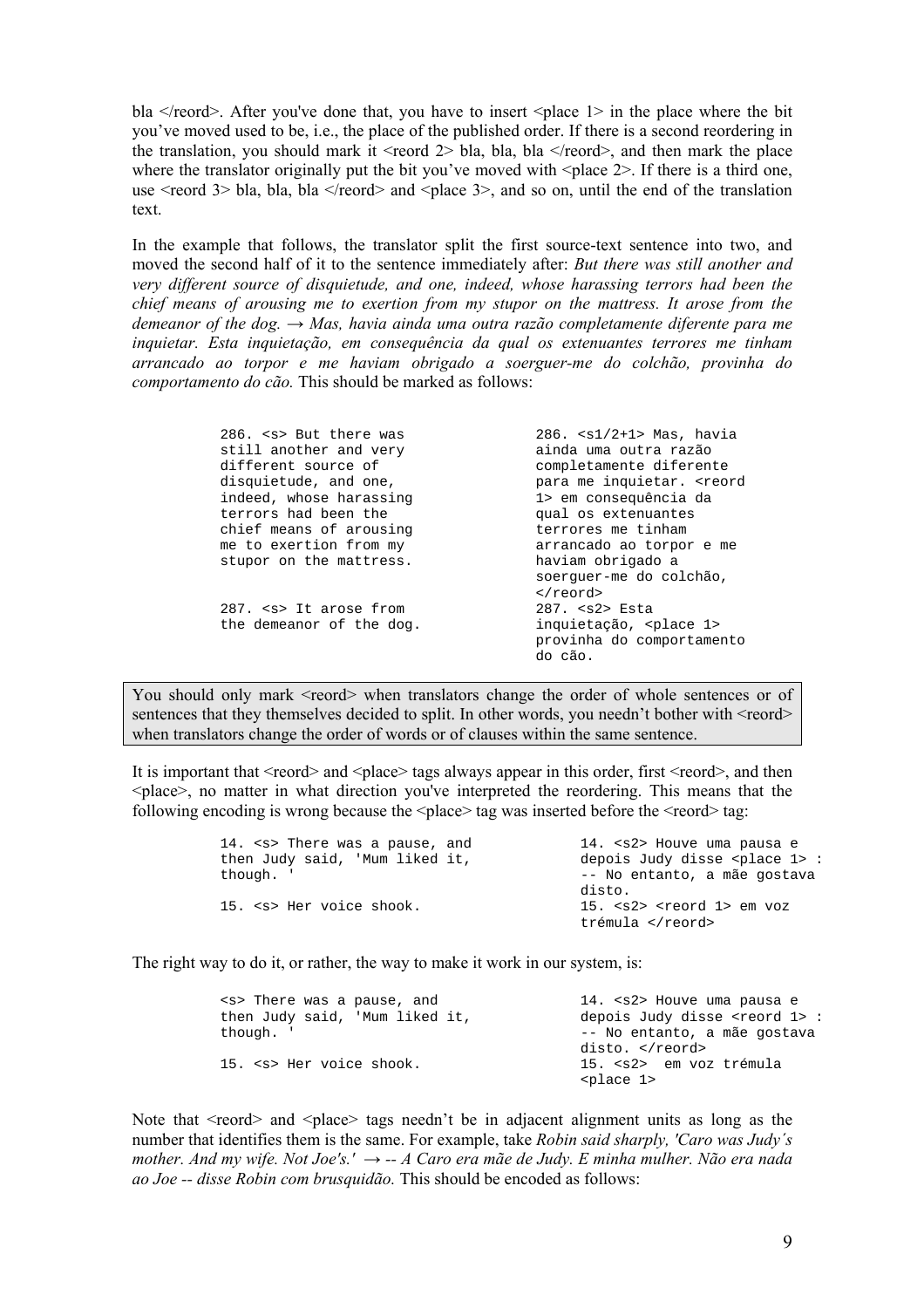| <s> Robin said sharply, 'Caro</s> | 72. $\langle s1/2+1 \rangle$ -- A Caro era mãe |
|-----------------------------------|------------------------------------------------|
| was Judy's mother.                | de Judy. <reord 3=""> -- disse</reord>         |
|                                   | Robin com brusquidão.                          |
| 73. <s> And my wife.</s>          | 73. <s> E minha mulher.</s>                    |
| 74. <s> Not Joe's. '</s>          | 74. <s2> Não era nada ao Joe</s2>              |
|                                   | $place$ 3>                                     |

Last of all, it is important to note that it is *not* possible to (a) have one reordering within another neither (b) open a <reord> tag in one alignment unit and close it </reord> in another one. The example below is therefore wrong, because the  $\leq$ reord $\geq$  tag opens in alignment unit 97 and closes in alignment unit 98.

*There was a sundial in the centre of the sweep, with an engraved metal plate bolted to its surface. 'Onlie count,' the engraving ran, 'the sunny houres.' Caro had put it there. It had been her first Christmas present to Robin.→ No centro do terreiro, Caro pusera um relógio de sol, o primeiro presente de Natal que dera a Robin, com uma placa de metal gravado aparafusada à superfície que dizia "Conta apenas as horas de sol".* 

> 97. <s> There was a sundial in the centre of the sweep, with an engraved metal plate bolted to its surface. 98. <s> 'Onlie count,' the engraving ran, 'the sunny houres.' 99. < s> Caro had put it there. 100. <s> It had been her first Christmas present to Robin.

The way to go about it is to mark  $\le$ reord $\ge$  twice:

97. <s> There was a sundial in the centre of the sweep, with an engraved metal plate bolted to its surface. 98. <s> 'Onlie count,' the engraving ran, 'the sunny

houres.' 99. <s> Caro had put it there.

100. <s> It had been her first Christmas present to Robin.

97. <s4> No centro do terreiro, <reord 4> com uma placa de metal gravado aparafusado à superfície 98. <s4> que dizia "Conta apenas as horas de sol". </reord><br>99. <s4> Caro pusera um relógio de sol, 100. <s4> o primeiro presente de Natal que dera a Robin <place 4>

97. <s4> No centro do terreiro, <reord 4> com uma placa de metal gravado aparafusado à superfície </reord> 98. <s4> <reord 5> que dizia "Conta apenas as horas de sol". </reord><br>99. <s4> Caro pusera um relógio de sol, 100. <s4> o primeiro presente de Natal que dera a Robin <place 4> <place 5>

Another possible option, that would cut down on the number of reorderings, is:

| 97. < s> There was a sundial in<br>the centre of the sweep, with<br>an engraved metal plate bolted<br>to its surface. | 97. <s3> No centro do<br/>terreiro, Caro pusera um<br/>relógio de sol, <reord 4=""> com<br/>uma placa de metal gravado</reord></s3> |
|-----------------------------------------------------------------------------------------------------------------------|-------------------------------------------------------------------------------------------------------------------------------------|
| 98. <s> 'Onlie count,' the<br/>engraving ran, 'the sunny</s>                                                          | aparafusado à superfície<br>98. <s3> que dizia "Conta<br/>apenas as horas de sol".</s3>                                             |
| houres.'                                                                                                              | $\langle$ reord>                                                                                                                    |
| 99. <s> Caro had put it there.<br/>100. <s> It had been her first</s></s>                                             | $99.$ $\leq$ $5$<br>100. <s3> o primeiro presente</s3>                                                                              |
| Christmas present to Robin.                                                                                           | de Natal que dera a Robin<br>$place$ 4>                                                                                             |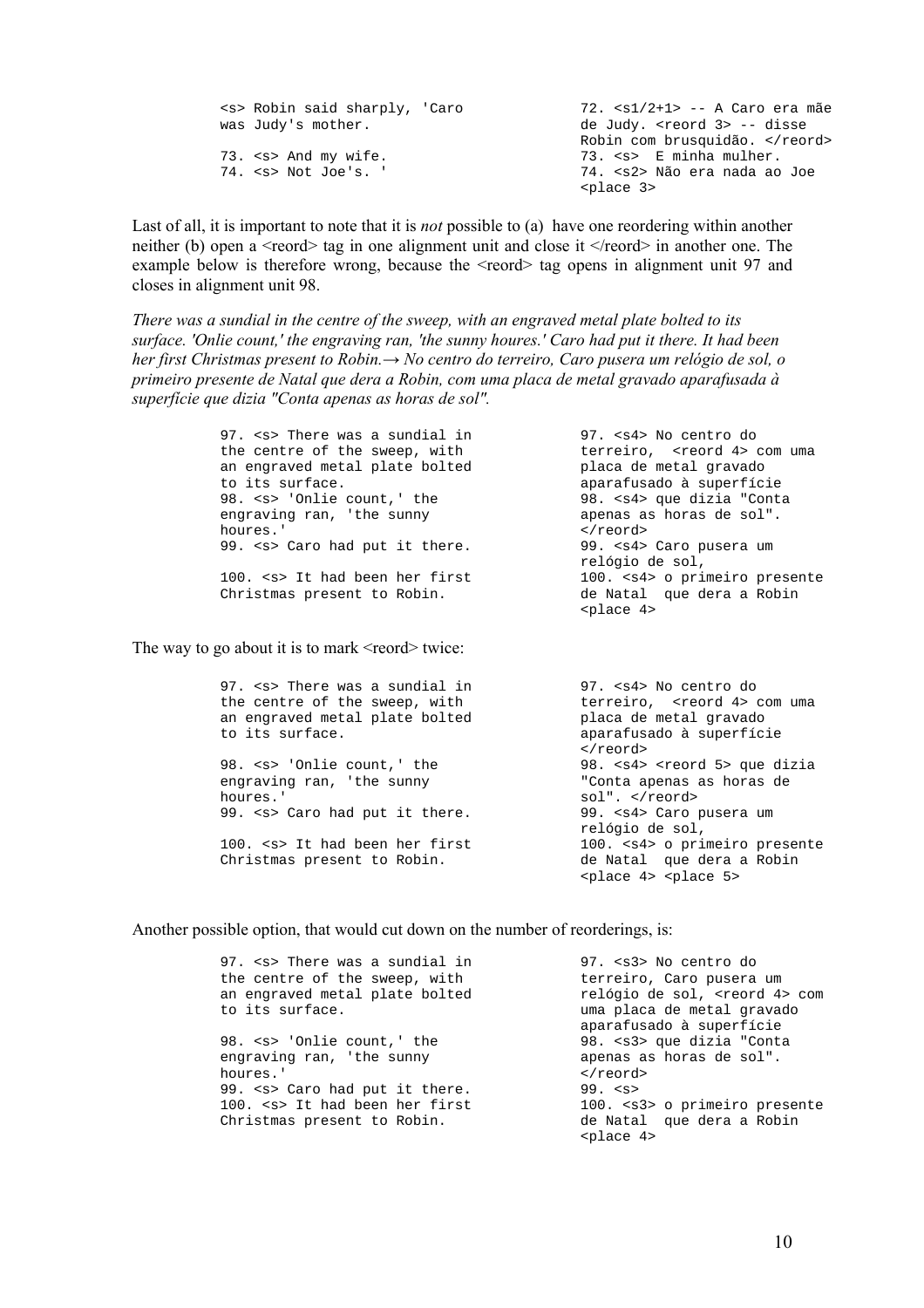This example illustrates the subjectiveness underlying part of the markup process and the need for non-trivial decisions when complicated cases arise. In the present case, there is a choice between a 4-1 and a 3-1 plus 1-0 alignment. Fortunately, however, reorderings are not very common!

### *2.3.3 Texts by José Saramago*

The texts by the Portuguese author José Saramago are considered a special case and therefore COMPARA treats them differently from other texts. We chose to consider as separate sentences, i.e. independent alignment units, the parts of text where the author uses commas followed by direct speech beginning with a capital letter. For example:

| $231.$ <s> 0 cego não o</s> | 231. <s> The blind man</s> |
|-----------------------------|----------------------------|
| ouviu, já iam a entrar no   | did not hear him, they     |
| gabinete do médico, e a     | were already going into    |
| mulher dizia,               | the doctor's consulting    |
|                             | room, and the wife was     |
|                             | saying,                    |
| 232. <s> Muito obrigada</s> | 232. < s> Many thanks for  |
| pela sua bondade, senhor    | being so kind, doctor,     |
| doutor, é que o meu         | it's just that my          |
| marido, e tendo dito        | husband, and that said,    |
| interrompeu-se, em          | she paused, because        |
| verdade ela não sabia o     | frankly she did not know   |
| que realmente sucedera,     | what had really happened,  |
| sabia apenas que o marido   | she only knew that her     |
| estava cego e lhes tinham   | husband was blind and      |
| roubado o carro.            | that their car had been    |
|                             | stolen.                    |

In these cases, the  $\leq s$  or  $\leq s$  tags do not contain any special indication, for we have already stated that these texts are a special case. However, it is possible that the translator has split, joined, etc. sentences within the scope of the criteria that COMPARA established for the alignment units of José Saramago's texts. For example, below is a case in which the translator joined two sentences of the original text (according to Saramago's writing criteria):

| $537.$ <s> Sim, sou eu,</s>                                                                                                                                                                                                                                        | 537. <s2> Yes, speaking,</s2>  |
|--------------------------------------------------------------------------------------------------------------------------------------------------------------------------------------------------------------------------------------------------------------------|--------------------------------|
| disse, ouviu com atenção                                                                                                                                                                                                                                           | he said, listened              |
| o que estava a ser lhe                                                                                                                                                                                                                                             | attentively to what he         |
| comunicado e só acenou                                                                                                                                                                                                                                             | was being told and merely      |
| ligeiramente a cabeça                                                                                                                                                                                                                                              | nodded his head slightly       |
| antes de desligar.                                                                                                                                                                                                                                                 | before ringing off,            |
| $538.$ $\leq$ $\leq$ $\leq$ $\leq$ $\leq$ $\leq$ $\leq$ $\leq$ $\leq$ $\leq$ $\leq$ $\leq$ $\leq$ $\leq$ $\leq$ $\leq$ $\leq$ $\leq$ $\leq$ $\leq$ $\leq$ $\leq$ $\leq$ $\leq$ $\leq$ $\leq$ $\leq$ $\leq$ $\leq$ $\leq$ $\leq$ $\leq$ $\leq$ $\leq$ $\leq$ $\leq$ | $538.$ <s2> Who was that,</s2> |
| perquntou a mulher,                                                                                                                                                                                                                                                | his wife asked,                |

And a case in which the translator split a sentence of the original (according to Saramago's writing criteria):

| 1251. <s> 0 estrondear</s> | $1251.$ <s2> The noise of</s2> |
|----------------------------|--------------------------------|
| sacudido das detonações    | the blast immediately          |
| fez surgir quase           | brought the soldiers,          |
| imediatamente de dentro    | half dressed, from their       |
| das tendas, meio           | tents. These were the          |
| vestidos, os soldados que  | soldiers from the              |
| compunham o piquete        | detachment entrusted with      |
| encarregado da guarda do   | quarding the mental            |
| manicómio e de quem lá     | asylum and its inmates.        |
| fora posto dentro.         |                                |